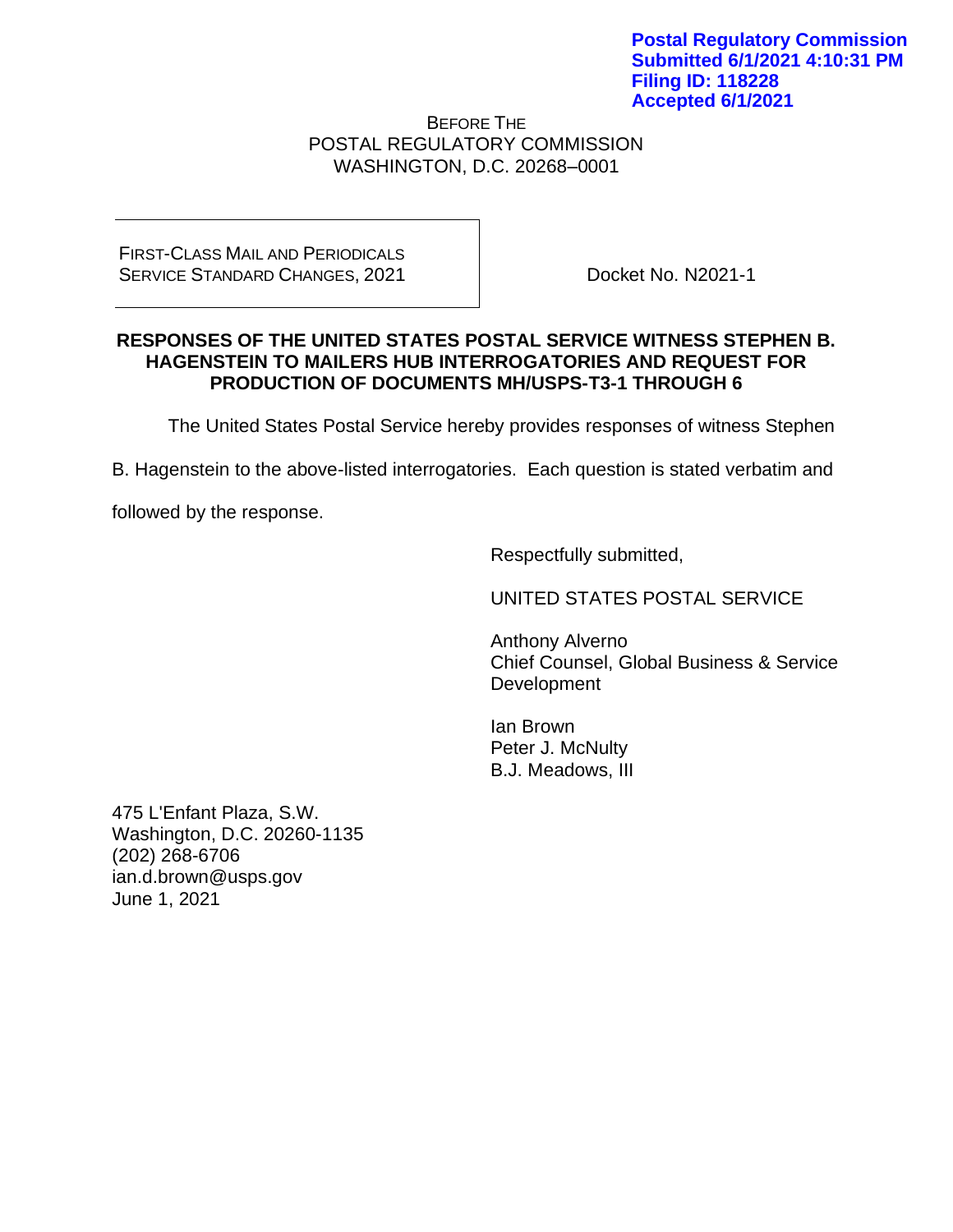**MH/USPS-T3-1.** Please refer to your testimony on page 3, lines 19 through 23, and on page 4, lines 1 through 9.

a. Please explain the criteria used by the Postal Service to determine whether transportation service will be provided by its own drivers (PVS) or by contract drivers (HCR).

b. Please explain why, if "On average, HCR transportation is less expensive than PVS," HCR would not be the preferred choice for transportation service.

c. Please explain the phrase "PVS is absent," specifically to clarify whether such absence is abnormal.

d. Please explain if a situation in which "PVS is absent" is the result of a decision governed by consistently-applied policies, and the degree to which local managers have latitude to make their own determination.

# **RESPONSE:**

a. USPS gives due consideration to public interest, cost, efficiency, availability of

equipment, and qualification of employees when evaluating the need to

subcontract. The following factors are used in any cost comparisons regarding

the type of transportation mode to be selected (PVS vs HCR):

- 1. Labor cost
- 2. Workhours
- 3. Vehicle cost

Additional provisions used when evaluating the type of service to be provided for

routes (PVS vs HCR) are filed under seal in USPS-LR-N2021-1-NP11.

b. Including the information provided above, in part a, the only two reasons PVS

would be used over HCR in cases where HCR transportation is less expensive

are:

1. Supply Management did not acquire a successful contract bidder for the HCR work.

2. APWU was granted an arbitration award between USPS and APWU which requires USPS to give HCR work to the PVS craft.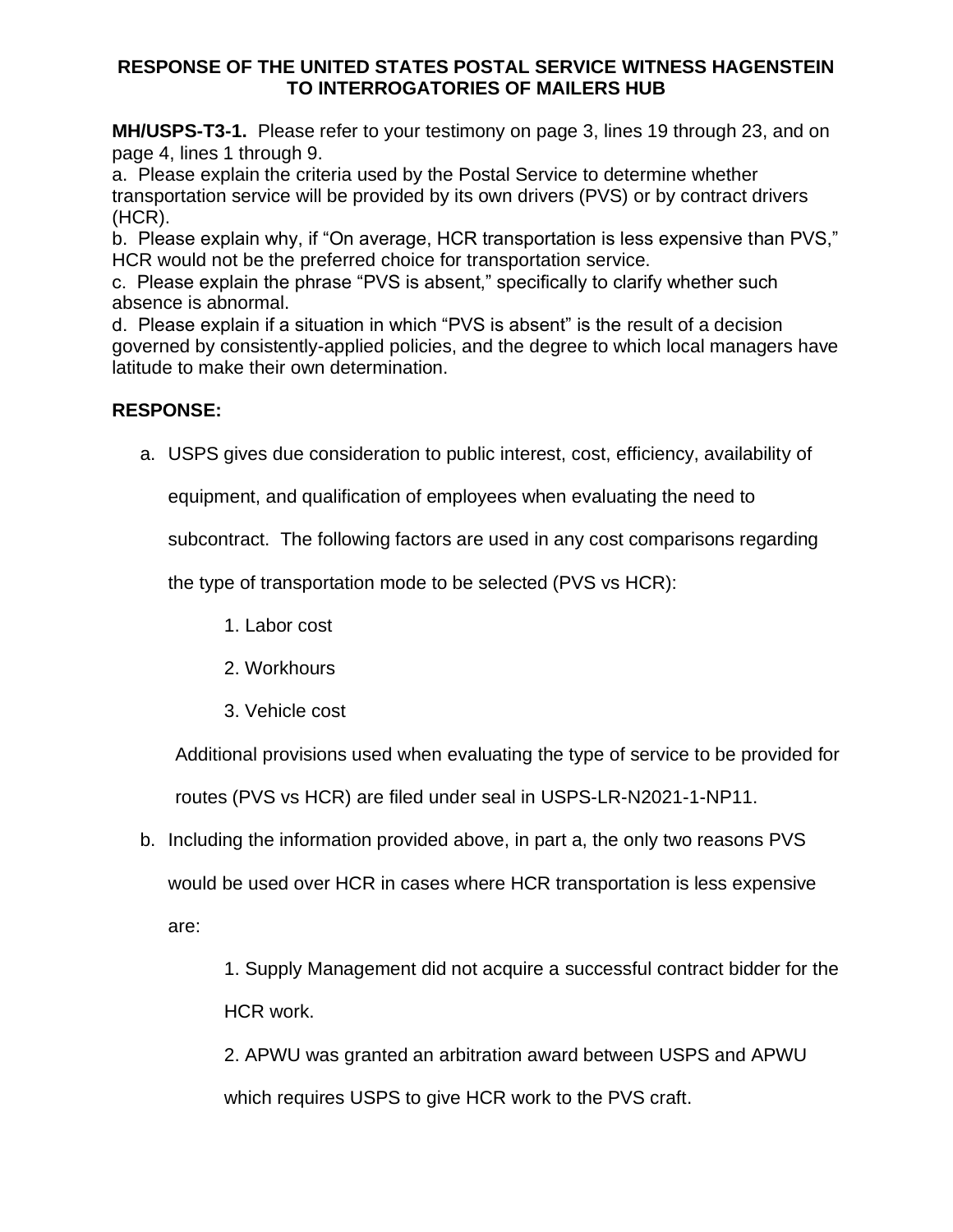- c. The intent of this specific testimony was meant to convey that HCR is used in places where PVS is not operating a route.
- d. There are rules that govern when PVS will be considered and the rules are applied consistently. Local managers do not have the latitude to determine whether a route will be operated by PVS or HCR.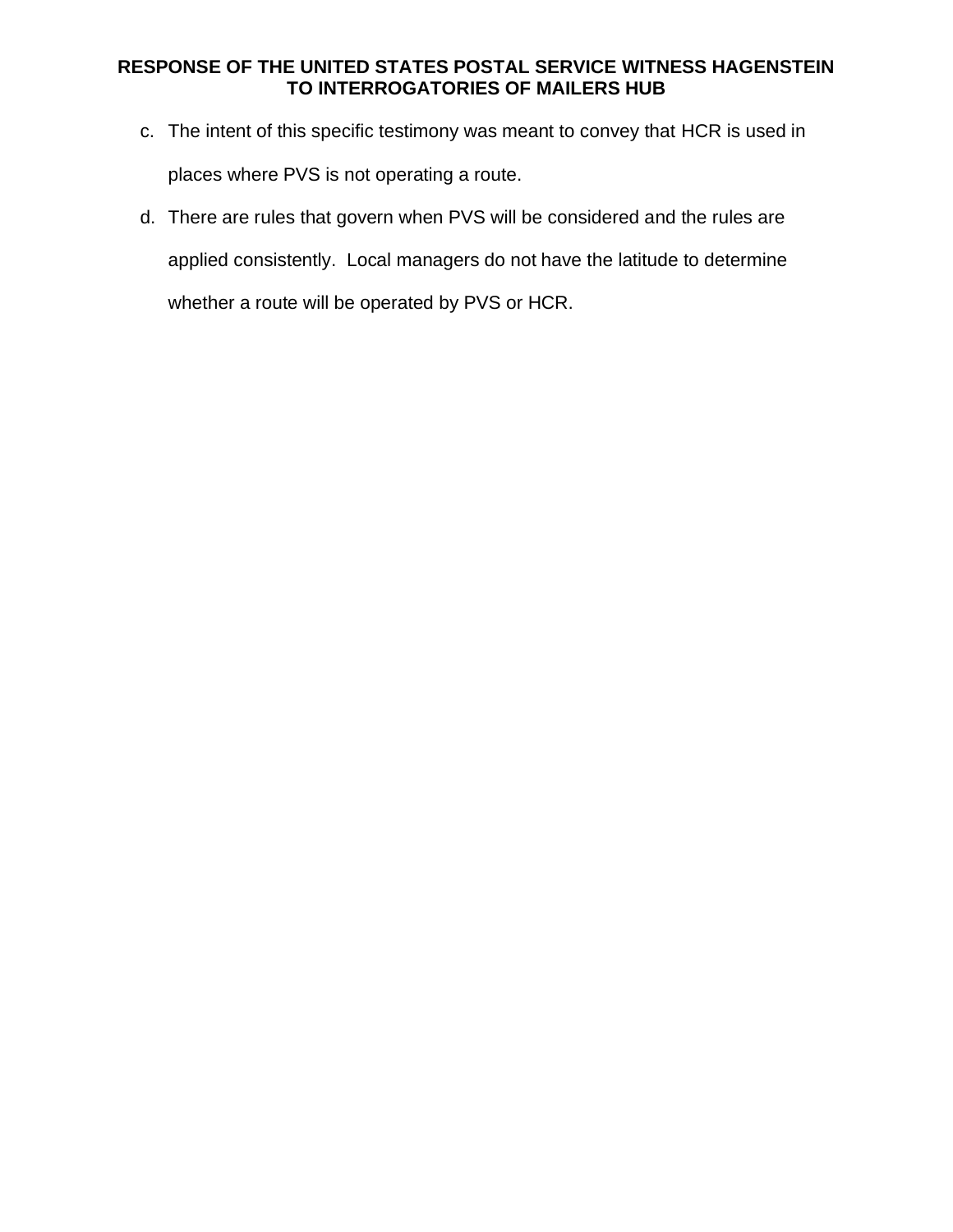**MH/USPS-T3-2.** Please refer to your testimony on page 5, lines 1 and 2 and 21 through 23.

a. Please explain how it is determined that a truck is "routinely less than 60 percent full."

b. Please confirm that such a level of utilization would be in accordance with planned utilization and, if so, how the 60 percent level was chosen. If that cannot be confirmed, please explain the load that is expected "routinely."

c. Please explain the circumstances under which contracted transportation becomes "over- and under-utilized."

d. Please explain what steps are taken to monitor for, and to correct for over- or underutilization of vehicle capacity; to verify that such steps were effective; and to take further actions as necessary to prevent or minimize over- or under-utilization of vehicle capacity.

e. Please explain the term "flexibility" and why it is lacking "across the transportation network."

f. Please explain what steps are taken to monitor for, and to correct inflexibility in HCR contracts; to verify that such steps were effective; and to take further actions as necessary to provide the Postal Service with greater "flexibility."

# **RESPONSE:**

a. Surface Visibility (SV) data shows historic load percentages based on container

load scans associated with routes and trips. Network Analysts review load

percentages when planning transportation.

b. The question is not clear. The model does not constrain load utilization. 100

percent truck load utilization in the model is based on the equivalent load of 42

All-Purpose Containers (APCs), or 1,575 cubic feet. The 60 percent reference in

the background section is a generalization stating when trips are 60 percent or

less, the surface network planners will attempt to route the volume via an STC

versus planning direct transportation.

c. Current delivery standards prevent certain origin and destination pairs from using hubs or multi-stops based on transit time constraints. In these cases, direct trips are the only option which can be underutilized, depending on the volume between the origin and destination pair. "Overutilized" trip situations can occur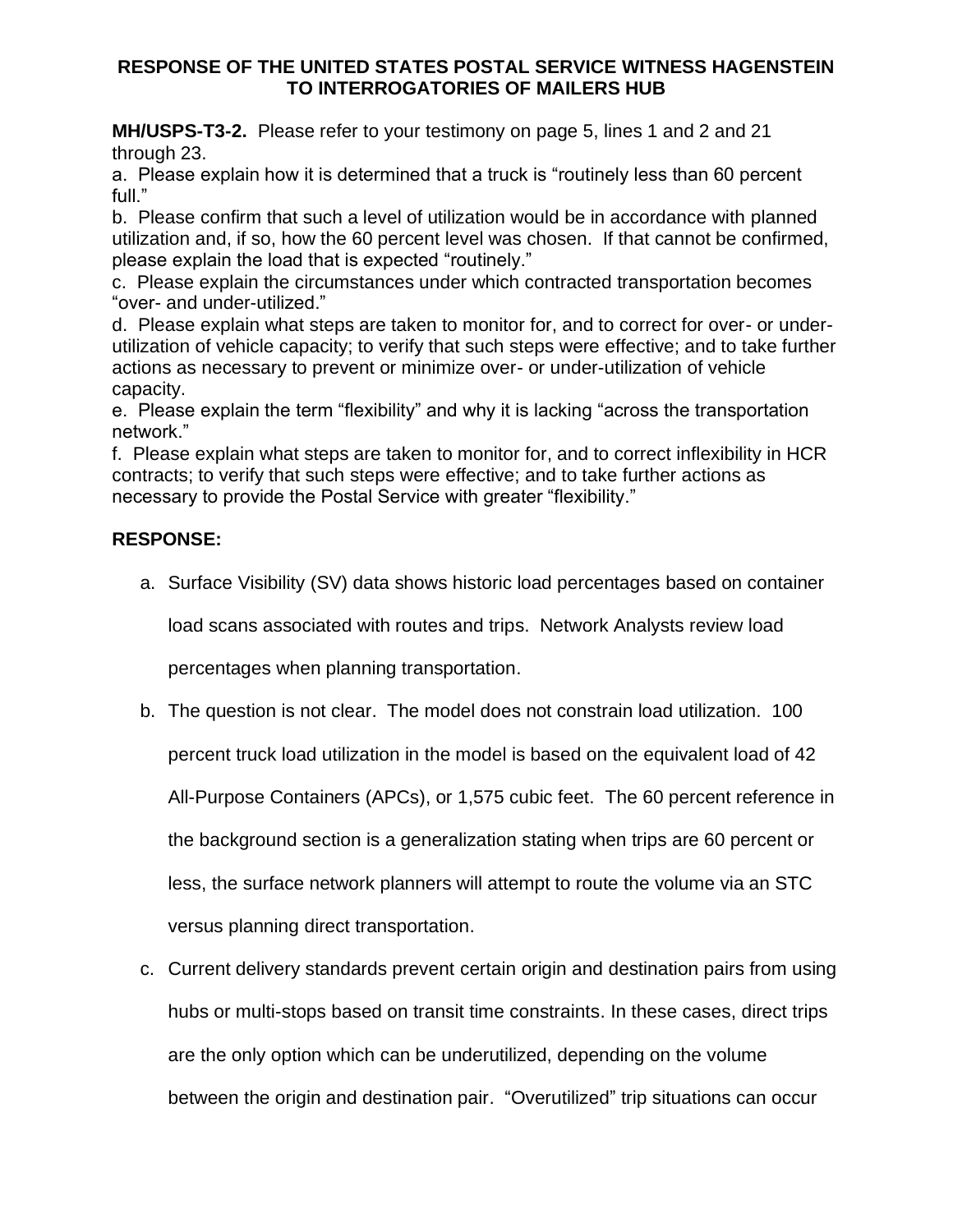when regularly scheduled transportation does not have capacity to handle the mail volume and extra trips may need to be scheduled.

- d. The Postal Service has many data visualization tools and dashboards that monitor and provide trip status (late/on-time/extra service/cancellations/omitted) as well as utilization metrics. Using these tools, the Postal Service regularly evaluates lanes to right-size the network.
- e. Many of the current service standards across the network do not offer enough time to adequately build multi-stops or transportation via hubs. This forces the implementation of more point-to-point direct trips that are more likely to be underutilized.
- f. The 'inflexibility' in routing between lanes is not constrained by the HCR contracts, it is a constraint of the service standards forcing direct, under-utilized transportation between pairs to meet the service standards. Adding time to the transportation window adds routing flexibility and would allow additional use of multi-stop and hub transfers in the network.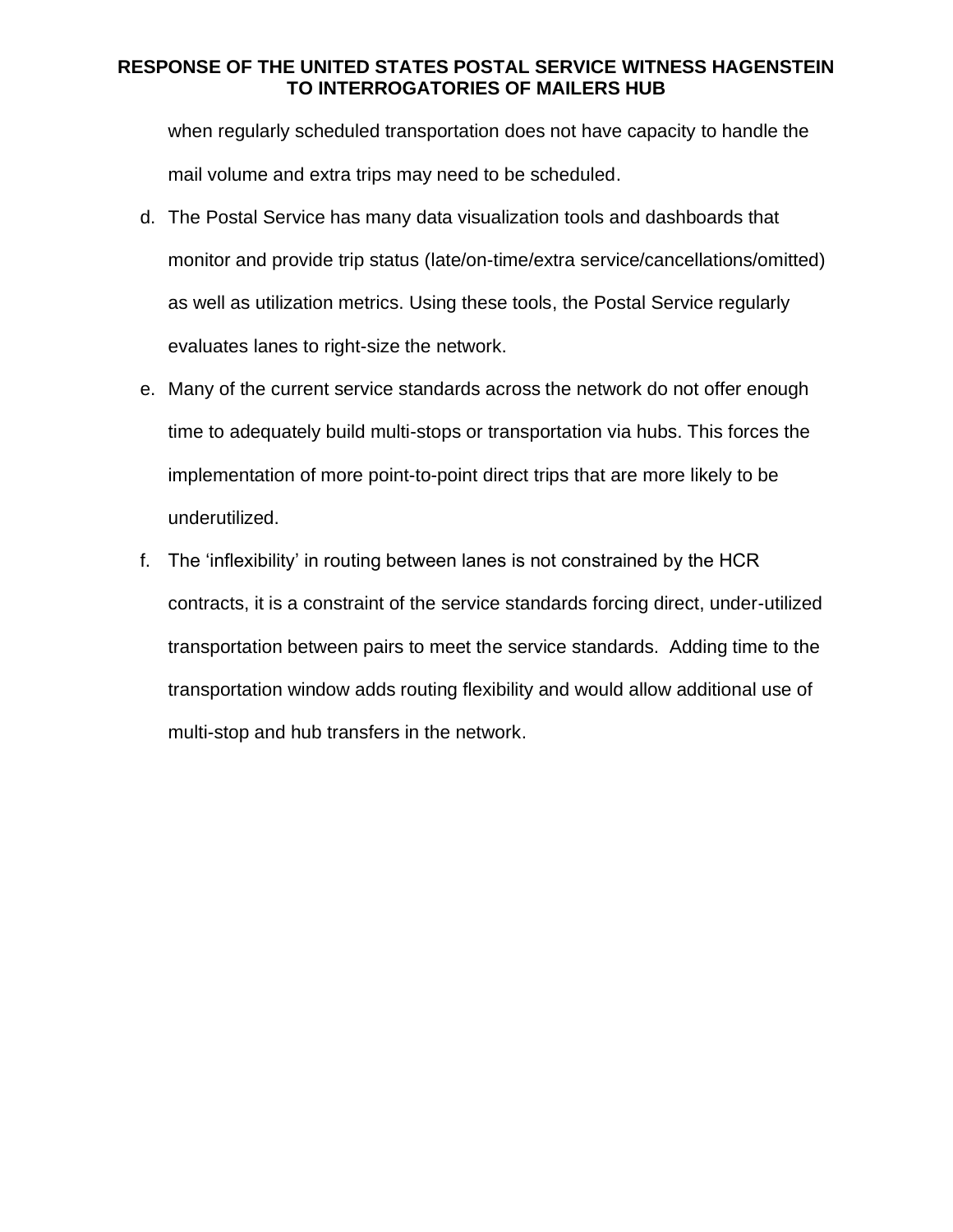**MH/USPS-T3-3.** Please refer to your testimony on page 10, line 5.

a. Please explain why the assumption was made that "the average APC would be 75 percent full."

b. Please explain why a higher figure was not selected in order to support the objective of taking "full advantage of the truck's carrying capacity."

c. Please explain if other containers were included in the model, such as "BMC overthe-road" containers, pallet, pallet boxes, etc., and what utilization assumptions were applied to each.

## **RESPONSE:**

a. The assumption was formulated after receiving input from focus groups and

based on the fact that multiple operations in processing centers create containers

for the same destination. The container generated in each operation will not be

full, and it is assumed that some consolidation can take place prior to dispatch.

Operations are instructed to dispatch containers 75 percent full for dispatch on

early trips, prior to the Dispatch of Value. Filling APCs to the theoretical

maximum capacity is possible, however not probable. This assumption, in turn,

produced a more conservative number of containers loaded onto trips rather than

fewer containers at 100% full which may not be operationally feasible.

- b. Please see the response above in subpart (a).
- c. The estimated trailer space requirements in the model were based on piece conversions to APCs as a standardized unit in the model. The cubic foot space requirements are based on volume and rounded-up to the space equivalent of an APC.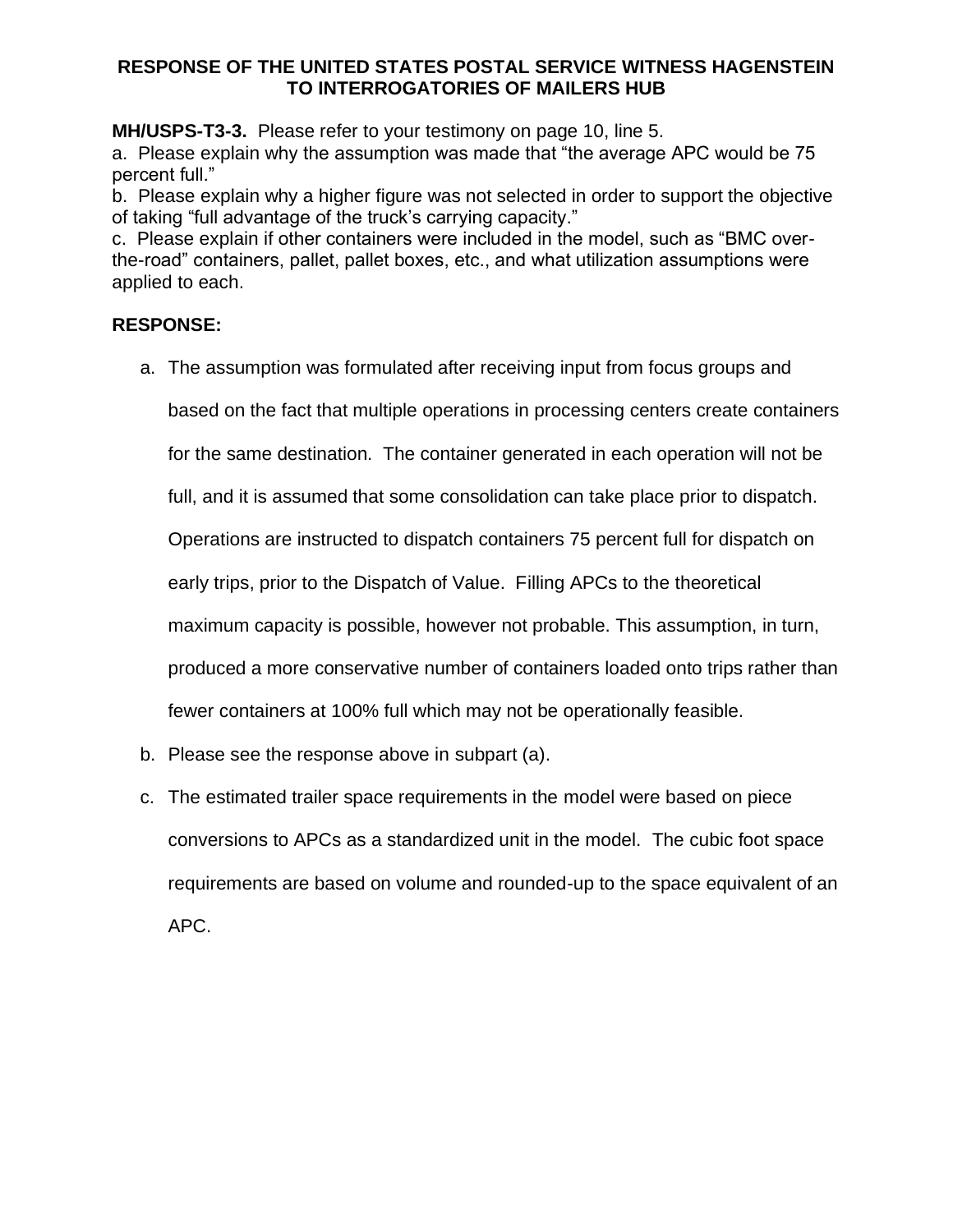**MH/USPS-T3-4.** Please refer to your testimony on pages 13 and 14, section C. a. Please explain the process and criteria used in developing the mileage and time in the "proposed service standard assignment rules."

b. Please explain the reasons why incrementally greater mileage, or more time, were not selected.

c. Regarding the statement:

"The intent of adding incrementally more slack time to the transit windows as distances increased was to encourage pairing of shipments at the origin locations, allow volume transfers via STCs, add buffer time to absorb transportation delays, and still enter letter and flat volume up to the destination CET of 08:00 the day prior to the de-livery standard. Allowing such flexibility in the transit time between OD Pairs allows the model to test additional routings for optimization and build efficient routings."

 Please explain the process and criteria used to determine that the model should include "more slack time" in its calculations to "encourage pairing of shipments at the origin locations, allow volume transfers via STC, [and] add buffer time to absorb transportation delays."

d. Please explain why the model was not run to optimize direct (non-stop) transportation between origin/destination pairs or to maximize the non-stop distances between pairs that could be allowed while still meeting service standards.

## **RESPONSE:**

a. Several scenarios were evaluated and reviewed with Postal Service leadership

during an iterative process, comparing expected operational benefits with

potential savings. A 3-hour reach for 2-day was selected to maintain 2-day

network pairs while providing an increased opportunity to leverage transfer hubs

to minimize the need for direct transportation. A 20-hour reach for 3-day was

selected based on departing origin at 06:00 day-1, allowing 6 hours for transfer

via an STC or multi-stop routing. A 41-hour reach for 4-day was selected based

on allowing 6 hours for transfer at an STC plus an additional 3-hour buffer.

b. Greater transit windows were selected, incrementally, for the longer service standards to allow for transfers and transit delays. Longer distances and greater transit times were tested and eliminated based on concerns for operational capability.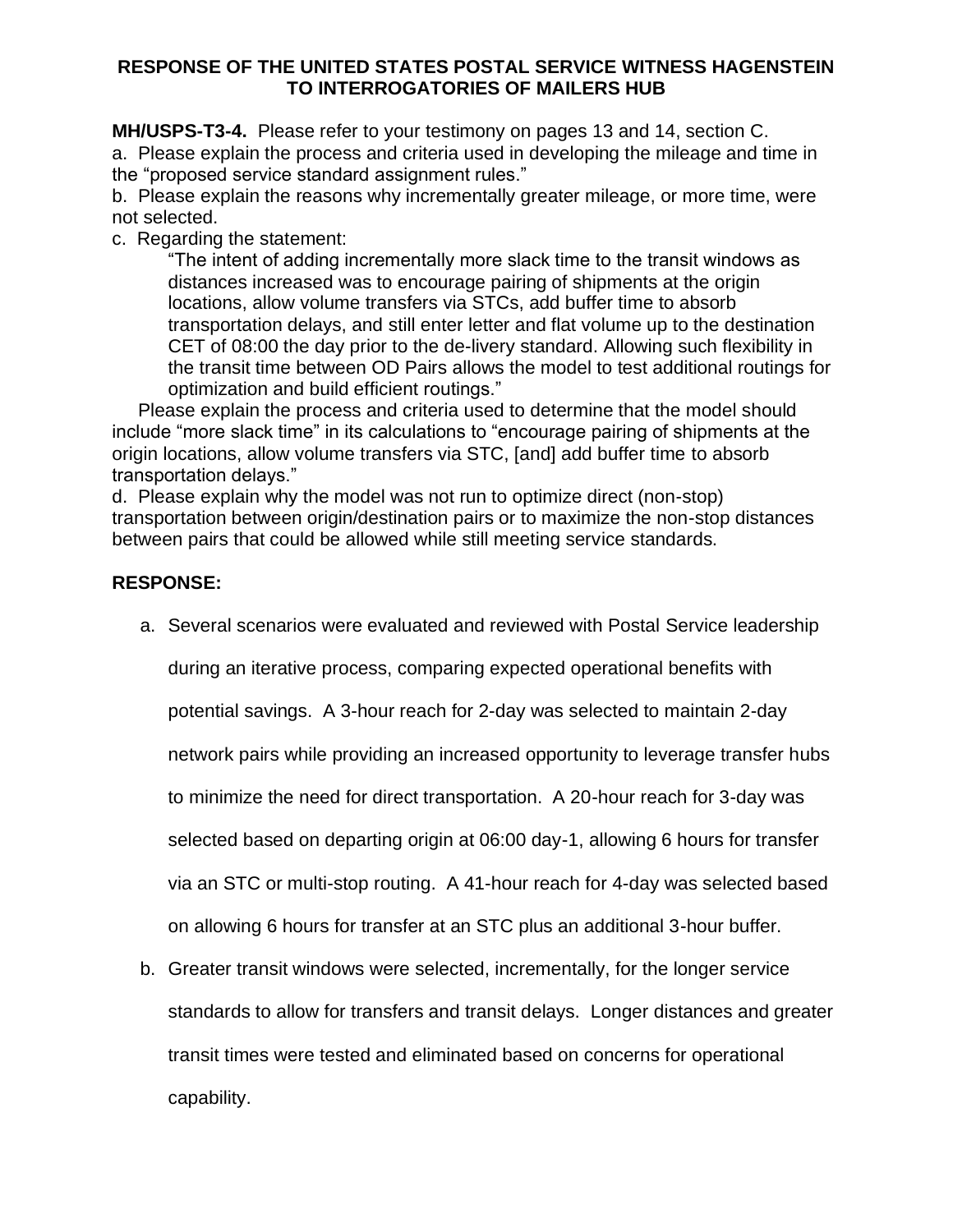- c. Several iterations were modeled and reviewed with Postal leadership to assess different available transit windows. The iterative review process of was used to arrive at the proposed business rules balancing perceived operational capability with potential savings.
- d. The purpose of the optimization model is to determine the most cost-effective transportation. Direct trips are only the most cost-effective solution when fully utilized. Combining volumes to maximize 53' trailer loads reduces trips, reduces mileage, and reduces yard and dock activity.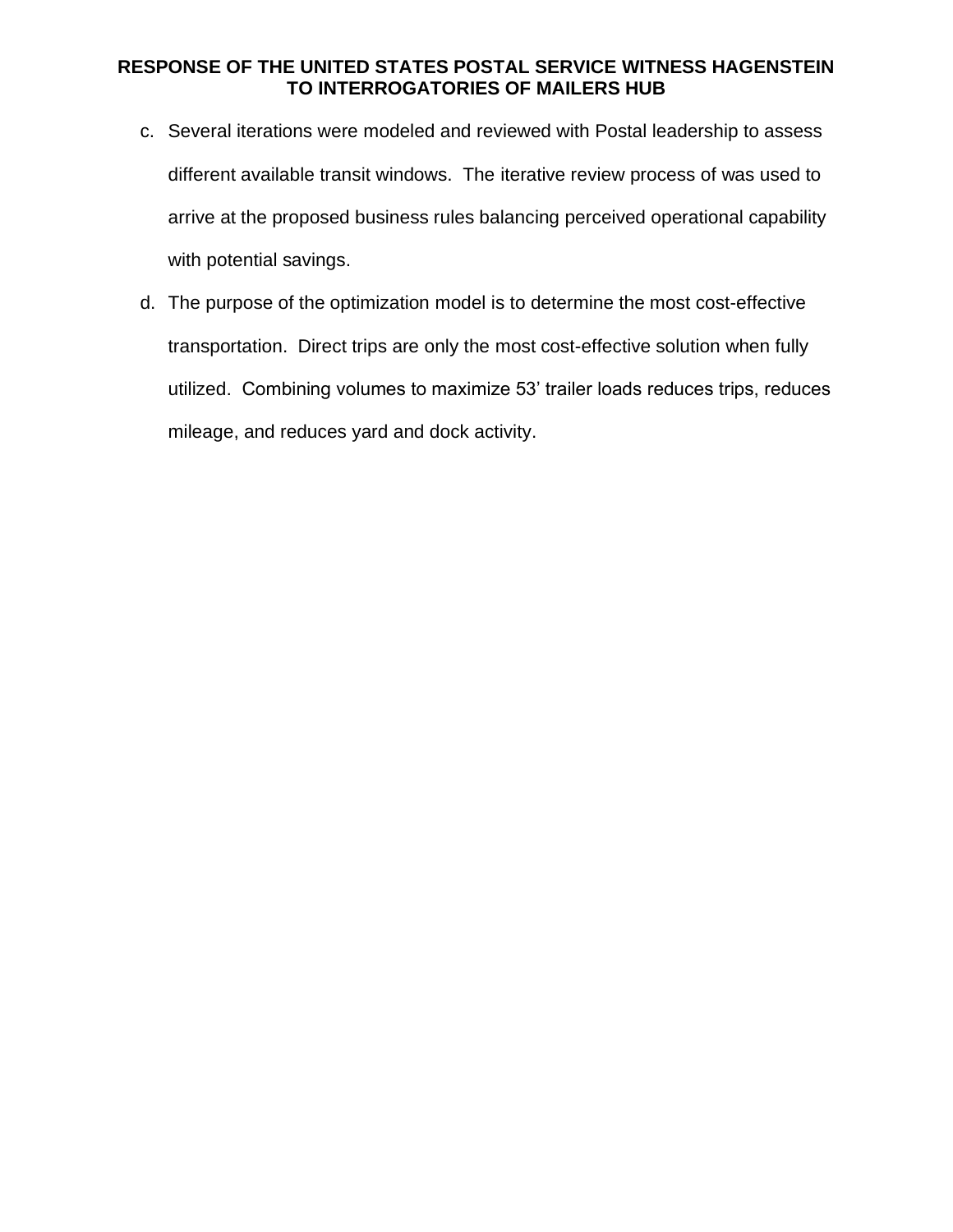**MH/USPS-T-5.** Please refer to your testimony on page 15, lines 10 through 13. Please explain the assumptions regarding vehicle size and capacity.

a. Please explain whether smaller trucks ("5-tons"), or different size trailers (40-, 45-,

48-, or 50-foot) were used as variables or, if not, why not.

b. Please explain whether the model was used or allowed to determine whether smaller trucks could be used to provide direct service between origin/destination pairs instead of assigning the related volume to a larger vehicle on an indirect routing.

c. In order to provide "flexibility," please explain whether the model allowed for the use of trucks of different sizes on a routing between an origin/destination pair, based on fluctuations in volume. If not, please explain why such "flexibility" would not be desirable.

d. Please explain why the "Maximum volume per 53-foot trailers was modeled as 1,575 cubic feet" if, according to a *Guide to Truck Trailers* (http://www.iccb.org/iccb/wpcontent/pdfs/adulted/tdl\_bridge\_curriculum/tdl\_context\_math/tdl\_math\_resource file/Truck Trailer Guide.pdf), the interior capacity of a 53-foot trailer is 3,489 cubic feet.

e. Please explain why the model assumed utilization of only 45.1% of the capacity of a 53-foot trailer.

f. Please confirm that the model assumed that all loads on all trucks would be in APCs, that no modeled loads were in other than APCs that were "75 percent full," and that no modeled loads were bedloaded. If these cannot be confirmed, please explain the assumed loads.

# **RESPONSE:**

a. The model was built using 53- foot trailers. The model is not set up to allow for

any other trailer size since the majority of current plant-to-plant network trips

utilize 53-foot trailers. The purpose of the optimization model is to determine the

most cost-effective transportation. Direct trips are only the most cost-effective

solution when fully utilized. Combining volumes to maximize 53' trailer loads

reduces trips, reduces mileage, and reduces yard and dock activity. Where low

volume, direct transportation is required, smaller, less costly equipment is

considered, and would be considered under this proposal.

b. The model was not allowed to assign smaller volumes to smaller vehicles. In many of these cases, the model would attempt to build a multi-stop or utilize a hub (STC) before it builds an inefficient direct routing. As stated, in subpart (a),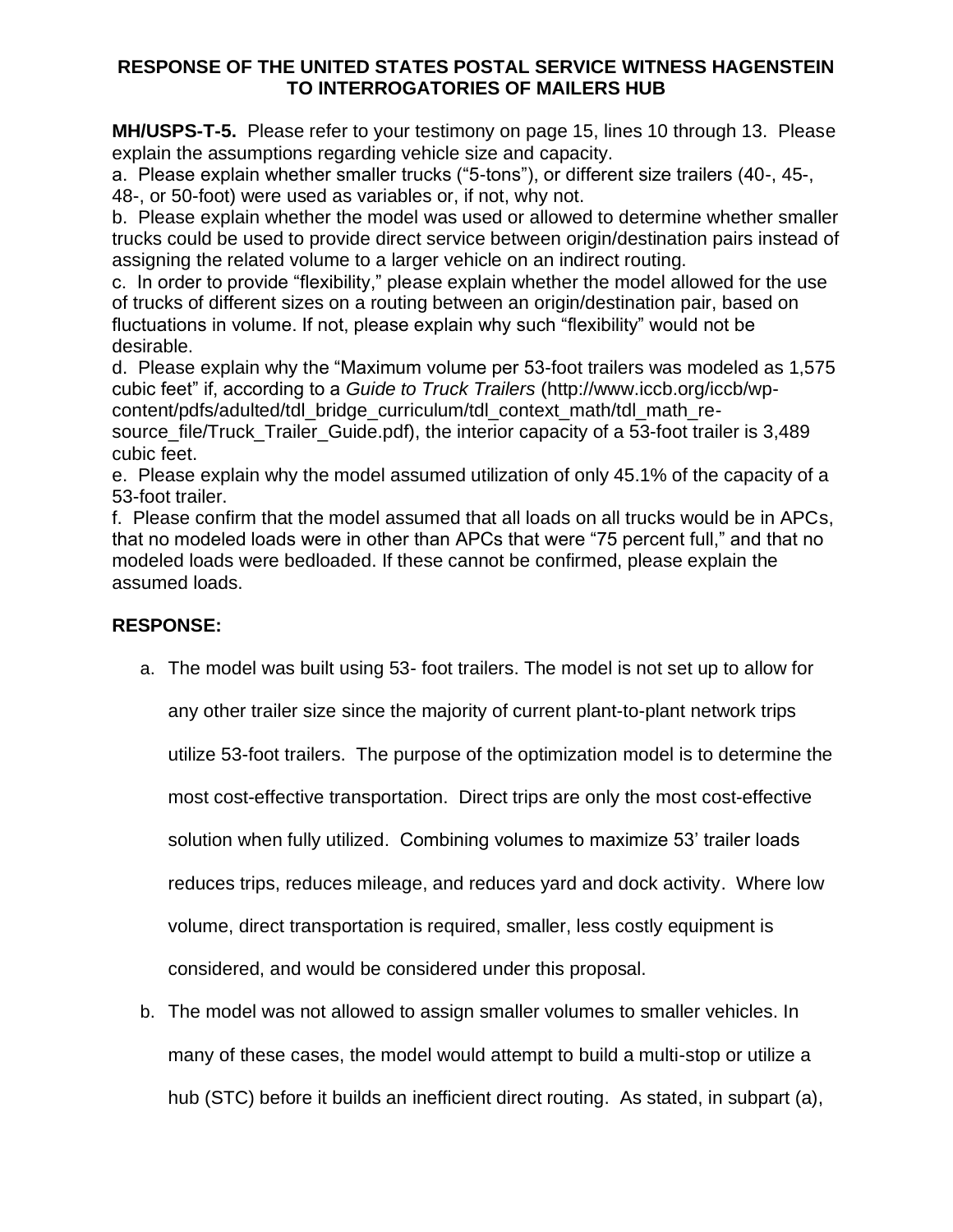where direct transportation for low volume is required, smaller, less costly equipment would be considered.

- c. The model is not allowed to use different truck sizes other than 53-foot trailers. This was done in part because the majority of our current network transportation runs using 53-foot trailers. In addition, one of the goals is to reduce the number of trips, dock activity, and yard traffic in our processing and network facilities. Planning to incorporate variable trailer sizes and trucks in the network would introduce added complexity, costs, trips and traffic.
- d. The 3,489 figure represents total wall-to-wall maximum empty space in a truck. The 1,575 figure represents maximum usable floor space plus the height of commonly used containers used to transport volumes through the postal network.
- e. Please reference the response to subpart (d), above.
- f. Partially confirmed. All modeled trips are assumed to use APCs that were limited to 75% full. No loads were assumed to be bedloaded in the model.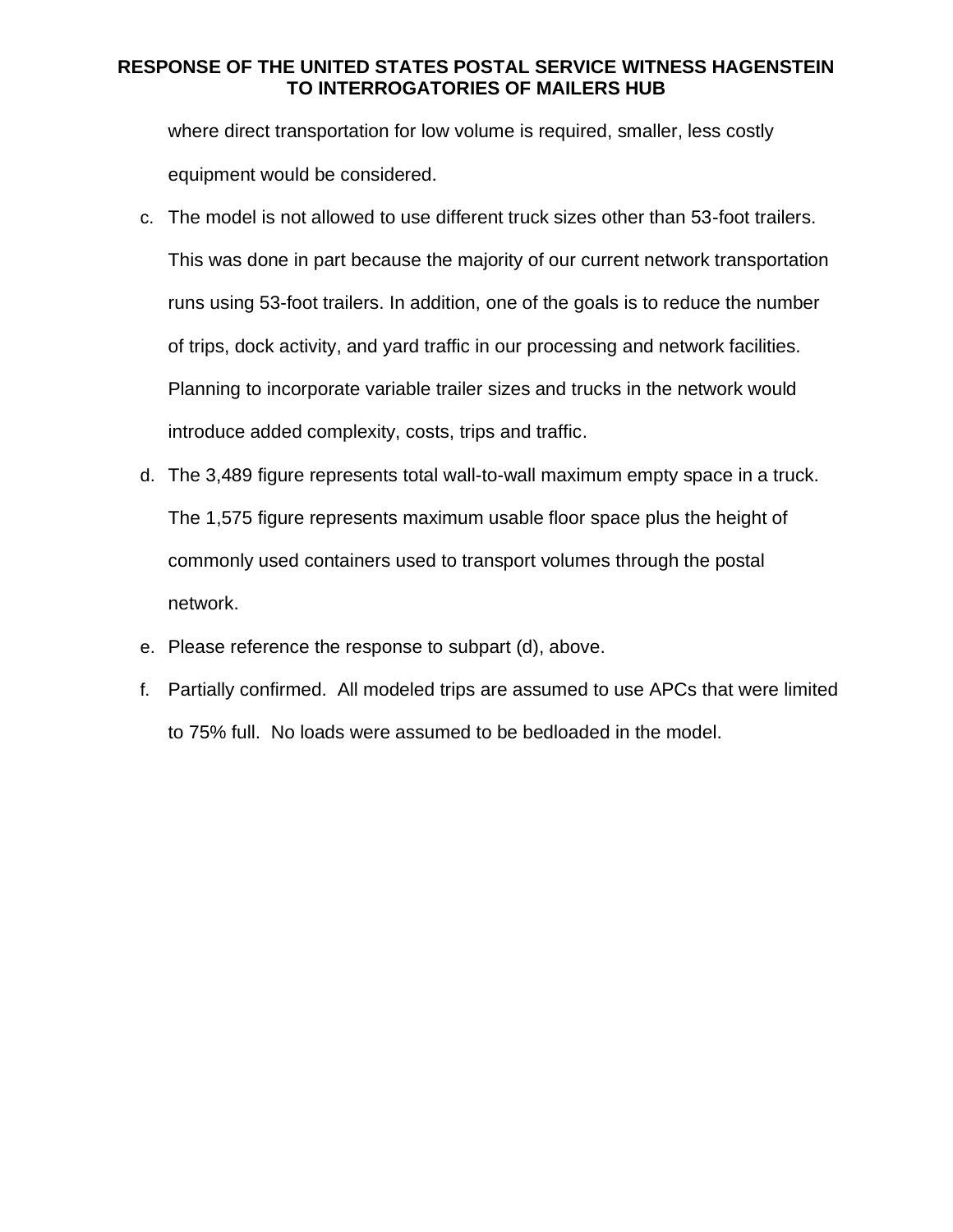**MH/USPS-T3-6.** Please refer to your testimony on page 16, lines 12 through 15, and page 17, lines 1 through 15.

a. Please explain the process and steps used to determine the allowance of an "additional 90 minutes for dispatch preparation and staging" and why it is "the USPSaccepted expectation of when volume would be ready for dispatch following the completion of mail processing."

b. Please explain whether other shorter time criteria were modeled and, if not, why not. c. Please explain the process and steps used to determine that "STCs are given a minimum of two hours to process volume and/or cross-dock containers." d. Please explain whether other shorter time criteria were modeled and, if not, why not. Shorter times were not modeled at the STCs.

# **RESPONSE:**

a. The clearance time in the analysis was based on the outgoing primary machine

operational end-times, pulled from webEOR (End of Run data system).

Subsequent operations are required after the primary outgoing machine

operations are completed, such as outgoing secondary, and manual processing

of non-machineable volumes and machine reject flows. Operating plans

traditionally allow for 30 minutes to complete secondary operations, and 30

minutes for manual operations, and another 30 minutes to collect and transport

volumes from those operations to the dispatch operations. It is critical for mail

operations to maintain timely down-flows and coordination to achieve these

target clearance times for subsequent operations.

b. Prior modeling efforts used earlier mail availability times. After reviewing early modeling results with stakeholders, the methodology cited in the testimony was employed. Modeling earlier dispatch times would have resulted in greater mileage reductions but would put originating facilities at risk or not having the mail ready by the time of the planned transportation.